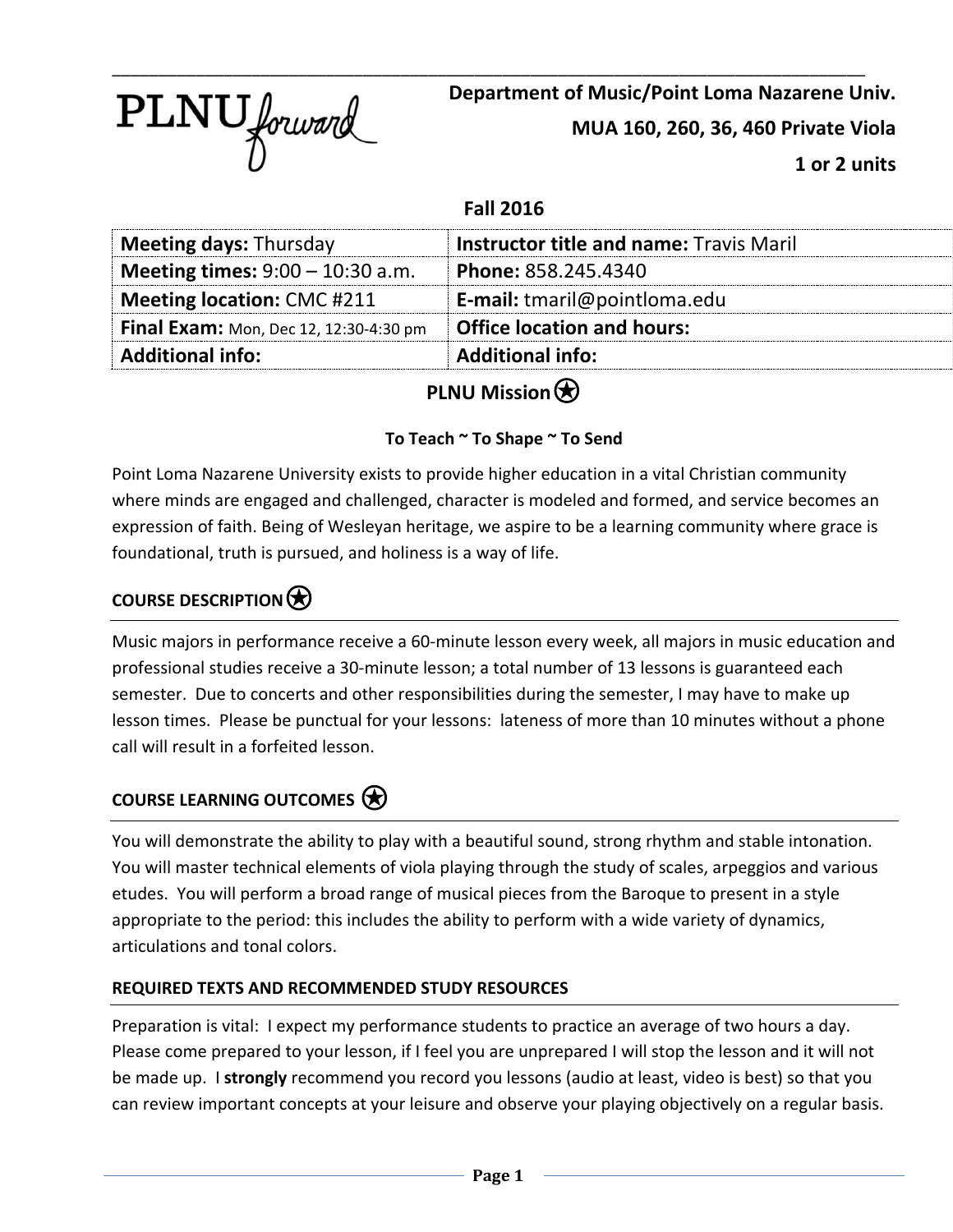Grading will be subjective and based your improvement throughout the semester.

#### **INCOMPLETES AND LATE ASSIGNMENTS**

If you cannot come to your lesson time, contact me a least 24 hours in advance and we will reschedule. I will not make up lessons cancelled the day of the lesson unless there is proof of an emergency

### **FINAL EXAMINATION POLICY**

Successful completion of this class requires taking the final examination **on its scheduled day**. The final examination schedule is posted on the [Class Schedules](http://www.pointloma.edu/experience/academics/class-schedules) site. No requests for early examinations or alternative days will be approved.

NOTE: The following policies are to be used without changes:

# **PLNU COPYRIGHT POLICY**

Point Loma Nazarene University, as a non-profit educational institution, is entitled by law to use materials protected by the US Copyright Act for classroom education. Any use of those materials outside the class may violate the law.

# **PLNU ACADEMIC HONESTY POLICY**

Students should demonstrate academic honesty by doing original work and by giving appropriate credit to the ideas of others. Academic dishonesty is the act of presenting information, ideas, and/or concepts as one's own when in reality they are the results of another person's creativity and effort. A faculty member who believes a situation involving academic dishonesty has been detected may assign a failing grade for that assignment or examination, or, depending on the seriousness of the offense, for the course. Faculty should follow and students may appeal using the procedure in the university Catalog. See [Academic Policies](http://catalog.pointloma.edu/content.php?catoid=18&navoid=1278) for definitions of kinds of academic dishonesty and for further policy information.

# **PLNU ACADEMIC ACCOMMODATIONS POLICY**

If you have a diagnosed disability, please contact PLNU's Disability Resource Center (DRC) within the first two weeks of class to demonstrate need and to register for accommodation by phone at 619-849- 2486 or by e-mail at [DRC@pointloma.edu.](mailto:DRC@pointloma.edu) See [Disability Resource Center](http://www.pointloma.edu/experience/offices/administrative-offices/academic-advising-office/disability-resource-center) for additional information.

## **PLNU ATTENDANCE AND PARTICIPATION POLICY**

Regular and punctual attendance at all classes is considered essential to optimum academic achievement. If the student is absent from more than 10 percent of class meetings, the faculty member can file a written report which may result in de-enrollment. If the absences exceed 20